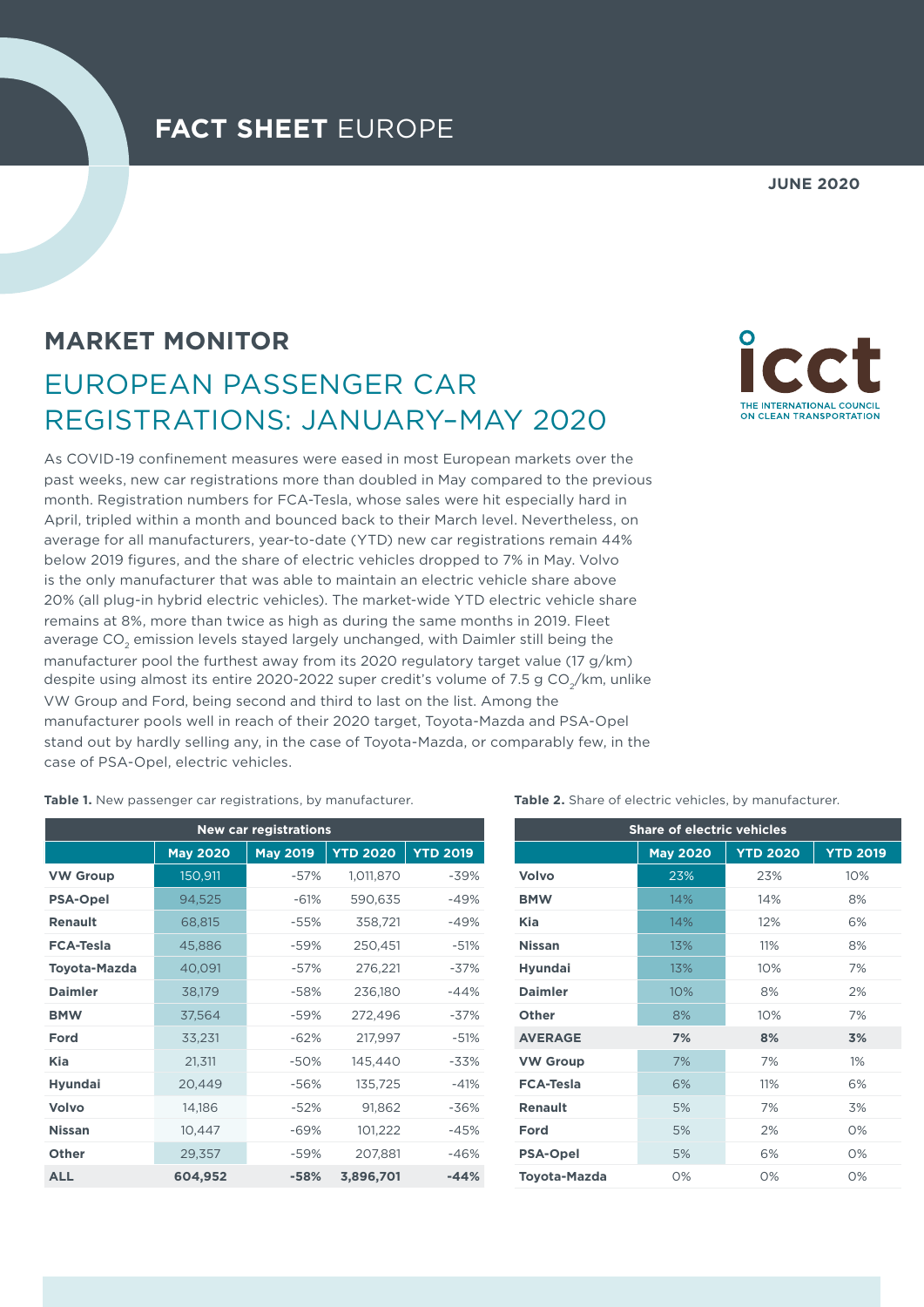Table 3. New passenger car fleet average CO<sub>2</sub> emission level, by manufacturer.

| New car fleet average CO <sub>2</sub> (in g/km) |               |             |                 |             |                 |     |                           |     |                       |                       |                      |
|-------------------------------------------------|---------------|-------------|-----------------|-------------|-----------------|-----|---------------------------|-----|-----------------------|-----------------------|----------------------|
|                                                 | <b>Target</b> |             | <b>May 2020</b> |             | <b>YTD 2020</b> |     | <b>Compliance credits</b> |     | <b>Status</b><br>2020 | <b>Target</b><br>2020 | <b>Target</b><br>gap |
|                                                 | gap           | <b>WLTP</b> | <b>NEDC</b>     | <b>WLTP</b> | <b>NEDC</b>     | PI  | EC.                       | SC. | <b>NEDC</b>           | <b>NEDC</b>           | <b>NEDC</b>          |
| <b>Nissan</b>                                   | $-6%$         | 119         | 96              | 123         | 99              | 3.0 | 0.0                       | 7.5 | 89                    | 95                    | $-6$                 |
| <b>PSA-Opel</b>                                 | $-6%$         | 119         | 96              | 116         | 93              | 3.0 | 0.0                       | 4.2 | 86                    | 91                    | $-5$                 |
| Volvo                                           | $-2%$         | 142         | 116             | 142         | 116             | 3.0 | O.O                       | 7.5 | 105                   | 108                   | $-3$                 |
| <b>Toyota-Mazda</b>                             | $-2%$         | 122         | 99              | 117         | 95              | 3.0 | 0.0                       | O.1 | 92                    | 94                    | $-2$                 |
| <b>BMW</b>                                      | $-1%$         | 138         | 113             | 136         | 112             | 3.0 | 0.3                       | 7.5 | 101                   | 102                   | $-1$                 |
| <b>Renault</b>                                  | 0%            | 123         | 104             | 121         | 102             | 3.0 | 0.0                       | 7.3 | 92                    | 92                    | $\circ$              |
| <b>FCA-Tesla</b>                                | 1%            | 139         | 118             | 122         | 103             | 3.0 | 0.0                       | 7.5 | 93                    | 92                    | $\mathbf{1}$         |
| <b>AVERAGE</b>                                  | 3%            | 131         | 108             | 129         | 107             | 3.0 | O.1                       | 5.6 | 98                    | 95                    | 3                    |
| Kia                                             | 3%            | 123         | 106             | 124         | 107             | 3.0 | 0.0                       | 7.5 | 97                    | 94                    | 3                    |
| <b>Hyundai</b>                                  | 6%            | 121         | 105             | 125         | 109             | 3.0 | 0.0                       | 7.5 | 98                    | 93                    | 5                    |
| Ford                                            | 6%            | 130         | 105             | 132         | 106             | 3.0 | 0.0                       | 1.3 | 102                   | 96                    | 6                    |
| <b>VW Group</b>                                 | 8%            | 138         | 112             | 138         | 112             | 3.0 | 0.0                       | 5.9 | 103                   | 96                    | 7                    |
| <b>Daimler</b>                                  | 17%           | 154         | 132             | 153         | 130             | 3.0 | 0.5                       | 7.4 | 119                   | 102                   | 17                   |

*Notes:* PI = phase-in, EC = eco-innovations, SC = super-credits; all CO<sub>2</sub> values are estimates, see methodology section.

New car registrations in Italy jumped from roughly 4,000 in April to roughly 100,000 in May, making Italy the second largest car market that month after Germany. Sweden and the Netherlands, having so far been less affected by COVID-19 confinement measures than other countries, were the only two large markets that experienced a drop in new car registrations in May compared to April. The YTD share of electric vehicles was the highest in Norway (69%), with two thirds of those being battery electric vehicles. Iceland (47%), Sweden (26%), Finland (16%), the Netherlands (12%), and France (9%) are currently the other leading electric vehicle markets in Europe.



**Figure 1.** Share of electric vehicles, by country, including information on market size (cumulative car registrations).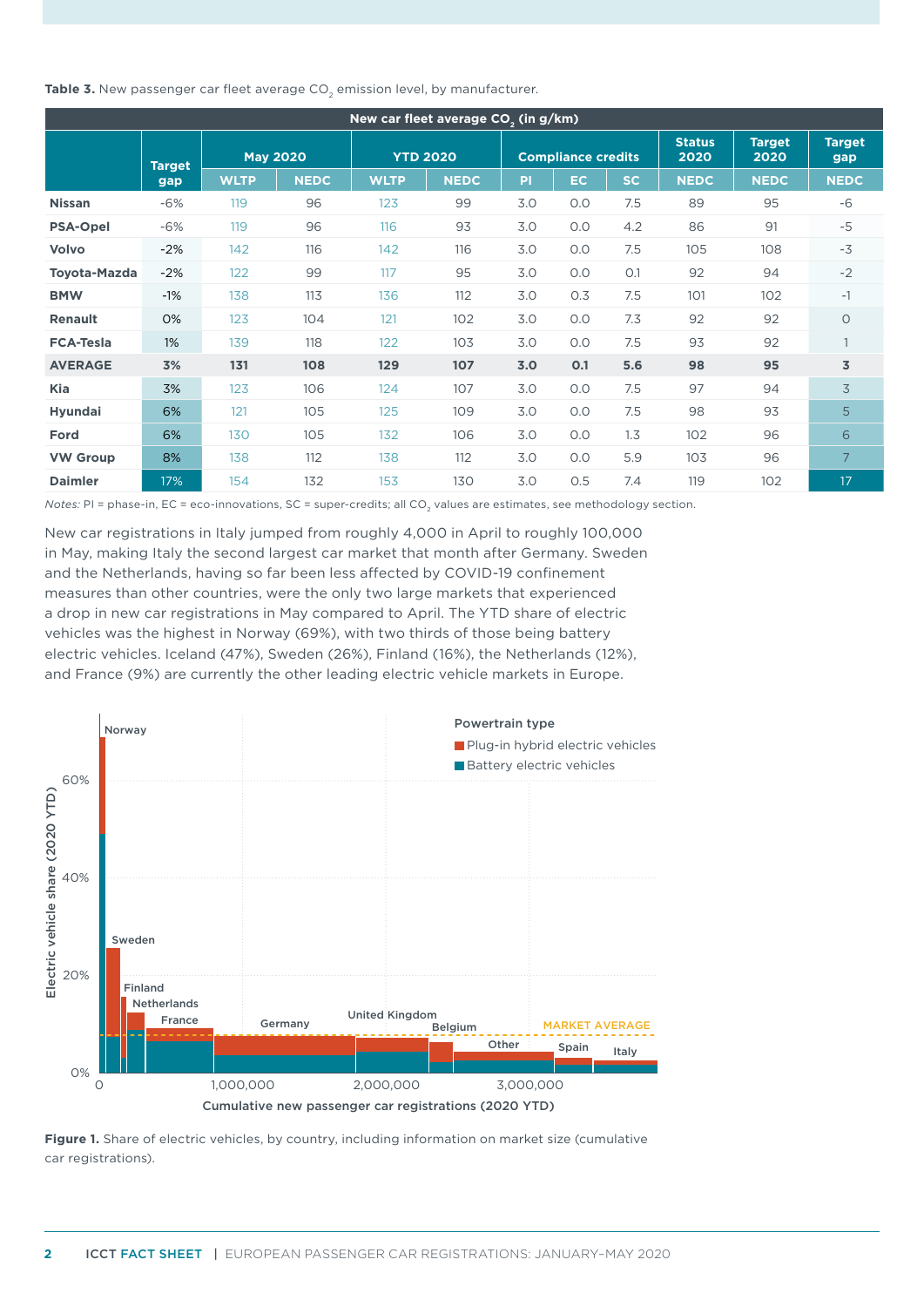**Table 4.** New passenger car registrations, by country.

| <b>New car registrations</b> |                 |                 |                 |                 |  |  |
|------------------------------|-----------------|-----------------|-----------------|-----------------|--|--|
|                              | <b>May 2020</b> | <b>May 2019</b> | <b>YTD 2020</b> | <b>YTD 2019</b> |  |  |
| <b>Germany</b>               | 168, 148        | $-49%$          | 990,350         | $-35%$          |  |  |
| <b>Italy</b>                 | 99,667          | -54%            | 451,460         | -55%            |  |  |
| <b>France</b>                | 95,856          | $-51%$          | 479,129         | -49%            |  |  |
| <b>Spain</b>                 | 36,667          | $-72%$          | 270,804         | -54%            |  |  |
| <b>Belgium</b>               | 35,228          | $-32\%$         | 169,236         | -36%            |  |  |
| <b>Poland</b>                | 21,154          | -55%            | 144,057         | $-38%$          |  |  |
| <b>Austria</b>               | 20,564          | $-33%$          | 86,884          | $-40%$          |  |  |
| <b>United Kingdom</b>        | 20,247          | -89%            | 508,125         | $-51%$          |  |  |
| <b>Sweden</b>                | 15,974          | -50%            | 101,808         | $-26%$          |  |  |
| <b>Netherlands</b>           | 14,934          | -59%            | 133,344         | $-28%$          |  |  |
| <b>Other</b>                 | 76,513          | -58%            | 561,504         | $-34%$          |  |  |
| <b>ALL</b>                   | 604,952         | $-58%$          | 3,896,701       | $-44%$          |  |  |

**Table 5.** Share of electric vehicles by country.

| <b>Share of electric vehicles</b> |                 |                 |                 |  |  |  |
|-----------------------------------|-----------------|-----------------|-----------------|--|--|--|
|                                   | <b>May 2020</b> | <b>YTD 2020</b> | <b>YTD 2019</b> |  |  |  |
| Sweden                            | 21%             | 26%             | 12%             |  |  |  |
| <b>United Kingdom</b>             | 16%             | 7%              | 2%              |  |  |  |
| <b>Netherlands</b>                | 14%             | 12%             | 8%              |  |  |  |
| <b>Other</b>                      | 11%             | 11%             | 6%              |  |  |  |
| <b>France</b>                     | 7%              | 9%              | 2%              |  |  |  |
| <b>AVERAGE</b>                    | 7%              | 8%              | 3%              |  |  |  |
| Germany                           | 7%              | 8%              | 3%              |  |  |  |
| <b>Belgium</b>                    | 7%              | 6%              | 3%              |  |  |  |
| <b>Austria</b>                    | 6%              | 6%              | 3%              |  |  |  |
| <b>Spain</b>                      | 3%              | 3%              | $1\%$           |  |  |  |
| <b>Italy</b>                      | 3%              | 3%              | $1\%$           |  |  |  |
| <b>Poland</b>                     | 2%              | $1\%$           | $1\%$           |  |  |  |

Among the Eastern European markets, Hungary stands out with a comparably high and growing share of electric vehicles. In May, about 4% of new car registrations in Hungary were electric vehicles. Approximately 1,500 electric vehicles were registered YTD, about half of which were battery electric vehicles. In Hungary, electric vehicles are exempt from the one-time property acquisition tax and registration tax, as well as annual ownership taxes. For a compact car segment electric vehicle model in 2019, these benefits amount to approximately 800 euros over a four-year holding period.